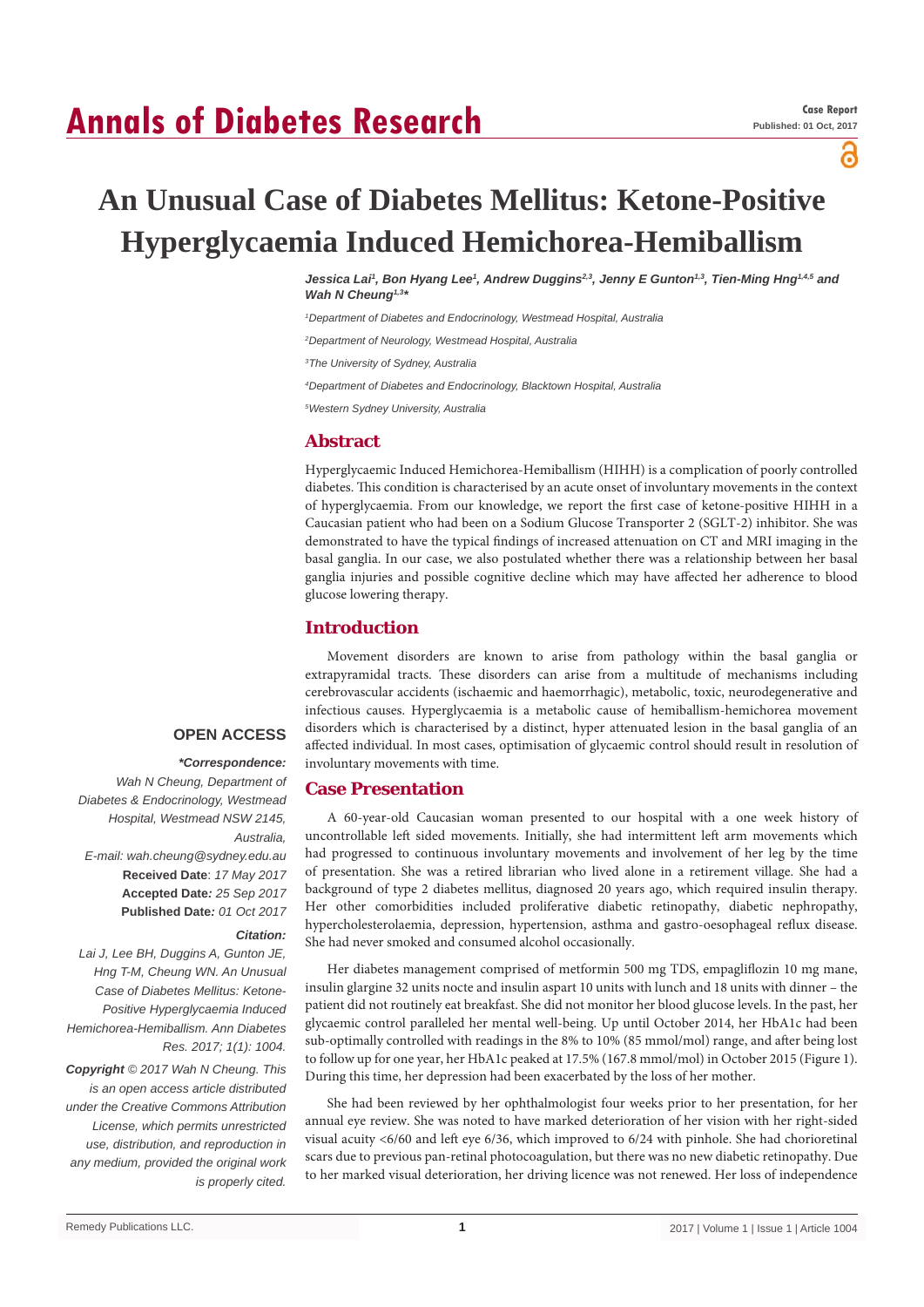

**Figure 1:** HbA1c trends over the past decade as a marker of overall glycaemic control.



right lesion involving the right lentiform nucleus.

contributed to her stopping her insulin therapy, upon receiving this news.

When she presented to the Emergency Department, she was mildly dehydrated, with reduced skin turgor and dry oral mucosa. She had involuntary movements in her left upper and lower limbs which were consistent with hemichorea. Furthermore, there were some truncal and neck movements.

She had involuntary, irregular and small rapid movements in her left arm, most consistent with hemichorea; rather than the higher amplitude, flinging and irregular movements described with hemiballism. Tone was normal bilaterally, with 5/5 power bilaterally in all muscle groups of the upper and lower limbs. Her reflexes were symmetrical and normal.

Her blood glucose level was 30.1 mmol/L with ketones of 1.5 mmol/L. Her calculated serum osmolality was 304 mmol/kg. There were no clinical symptoms or signs of infection, and her CRP measured 5 mg/L. Her serum bicarbonate was normal at 23 mmol/L. Her HbA1c was reported as >16% (>151 mmol/mol). In view of the ketosis, her Glutamic Acid Decarboxylase antibodies were assessed and these were negative.

A Computed Tomography (CT) of her brain revealed increased attenuation (42 Hounsfield Units) in the right lentiform nucleus of the basal ganglia (Figure 2). A subsequent Magnetic Resonance Imaging (MRI) further characterised this right lentiform nucleus lesion as having faintly increased signal on T1 weighted imaging and T2 FLAIR sequences (Figure 3). There was no evidence of basal ganglia haemorrhage or areas of diffusion restriction on diffusion weighted imaging to suggest an acute infarction. There were coincidental findings of gliotic foci in the pons and right corona radiata which were consistent with foci of old sub-clinical infarction.



**Figure 3:** T2 FLAIR images demonstrating an area of attenuation in the right lentiform nucleus.

Based on the clinical presentation and radiological findings, a diagnosis of Hyperglycaemic Induced Hemichorea-Hemiballism (HIHH) was made. Her blood glucose levels dramatically improved with regular subcutaneous insulin therapy. Due to the presence of ketones, hyperglycaemia, dehydration and the risk of developing ketoacidosis, empagliflozin, a sodium-glucose transport-2 inhibitor was ceased. Her hemichorea movements were treated with topiramate and clonazepam.

Two months after initial presentation with her movement disorder, progress neuroimaging with CT and MRI demonstrated minimal radiological change. She had persistent hyperkinetic involuntary movements, which have contributed to the development of excoriated wounds to the skin of her left upper and lower limbs. She has also subsequently declined in her mental health, which has potentially hampered her recovery and ability to live independently.

# **Discussion**

Hyperglycaemia Induced Hemichorea-Hemiballism (HIHH) is rare but recognised complication of diabetes. It is more common in elderly women with type 2 diabetes [1]. This is thought to be due to increased dopamine sensitivity secondary to oestrogen deficiency post menopause. A reported increased incidence in Asians may reflect either a genetic predisposition to HIHH to less adequate diabetic control in underdeveloped Asian countries [1,2]. Review of the literature demonstrates that the consistent factors in all cases of HIHH are persistently elevated blood glucose levels, which is reflected in a high HbA1c result.

In an analysis of 53 patients, mean HbA1c was 14.4%. HIHH is classically described in the setting of non-ketotic hyperglycaemia, thus its predominance in type 2 diabetics, but ketotic acidosis has even been postulated to be protective [3,4]. HIHH can be a presenting symptom of undiagnosed diabetes mellitus as well as a complication of poor glycaemic control in longstanding diabetes [5,6]. In our patient, Figure 1 depicts changes in HbA1c in our patient, while taking various blood glucose lowering agents, over a 10-year period.

Typically, HIHH has a favourable clinical prognosis. The majority of patients make a full recovery within six months, with control of hyperglycaemia [1]. However, some may only have partial improvement or persistent symptoms. Moreover, even after apparent clinical recovery, a recurrence of hyperglycaemia sometimes precipitates clinical relapse [1]. In addition to insulin therapy, neuroleptic and anti-epileptic agents can be used to control symptoms. Haloperidol has shown to be efficacious, and other medications including risperidone, clonazepam, topiramate and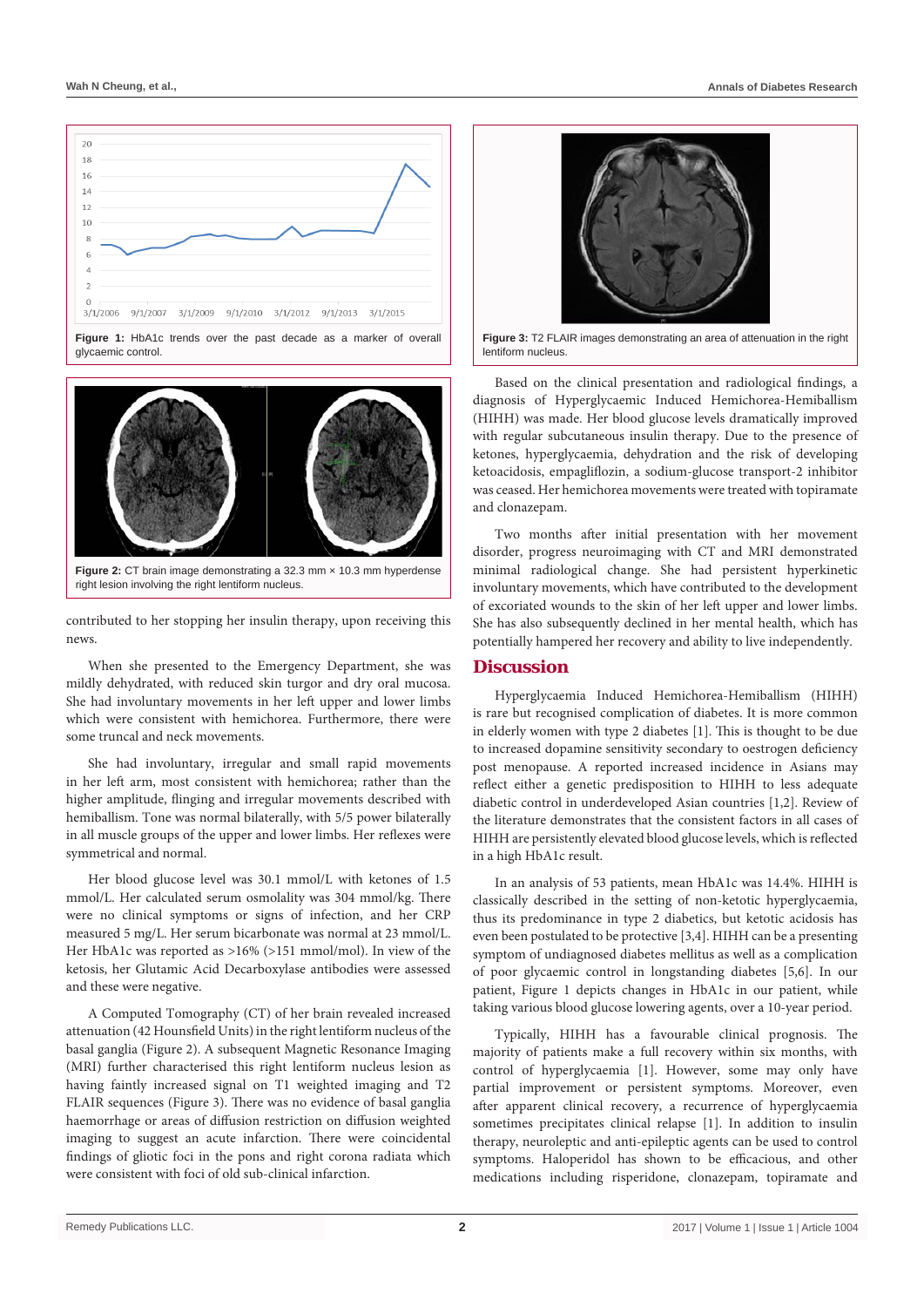tetrabenazine have shown variable efficacy [1,5-12].

The pathogenesis of HIHH is poorly understood. Proposed mechanisms include: hyperglycaemia induced hyperviscosity causing hypoperfusion to the basal ganglia, focal cerebral metabolic disturbances and depletion of Gamma-Aminobutyric Acid (GABA) neurotransmitter in the basal ganglia with reduced inhibitory signal [7,13]. 18F-Fluorodeoxyglucose Positron Emission Tomography (FDG-PET) studies carried out on patients with HIHH demonstrate a marked reduction in the glucose uptake in the corresponding basal ganglion of the affected individual. This provides evidence for cerebral glucose metabolism failure as an underlying cause of the focal neurology [14,15]. Furthermore, in the hyperglycaemic state, where aerobic metabolism via the citric acid cycle is suppressed, GABA becomes the substrate for anaerobic metabolism to succinic acid, in order to meet ongoing cerebral energy demand [1,16]. In the ketoacidotic state, acetoacetate can be used to replenish GABA and this may explain the rarity of HIHH in diabetic ketoacidosis or type 1 diabetes [17]. Whilst our patient was non acidotic, she is the first reported case of HIHH in a patient with ketosis possibly related to the use of a Sodium Glucose Transporter-2 (SGLT-2) inhibitor.

Typical MRI brain findings feature a high intensity, unilateral basal ganglia lesion on the T1-weighted imaging [1,13]. The putamen is almost always involved, but sometimes the caudate and globus pallidus are involved in addition. The aetiology of the MRI hyperintensity lesion on the T1-weighted images is controversial. Several hypotheses have been proposed to explain the radiological findings in HIHH, these include: 1) putaminal haemorrhage, 2) central pontine myelinolysis, 3) Wallerian degeneration of neurones, and 4) cytoplasmic oedema of the gemitocytic astrocytes in response to acute cerebral injury [7,18-20].

Other metabolic and systemic conditions are also associated with MRI brain findings of a hyperintense basal ganglia lesion on T1 weighted imaging. These include manganese toxicity in long term parenteral nutrition, hepatolenticular degeneration due to chronic liver disease, chronic use of potassium permanganate by intravenous drug users, hypoxic ischaemic changes, disorders of calcium metabolism, Fahr disease, lupus, neurofibromatosis and Wilson disease [18,21-24]. These conditions tend to present with bilateral T1 hyperintense lesions. It is uncertain why HIHH usually presents with unilateral features, while other metabolic disorders present with bilateral changes, but this feature is a distinguishing characteristic. In other MRI sequences, contrasting with the consistently elevated T1 signal in HIHH, putaminal T2 signal is variable [1]. The T1 weighted imaging findings are usually reversible, but lag behind clinical improvement [13].

In our patient, we postulated whether the hyperglycaemic basal ganglia injuries impacted her cognitive and executive function. It is known that in other hyperkinetic movement disorders such as antiphospholipid syndrome and Syndenham's chorea, that these patients demonstrate cognitive deficits [25,26]. Due the decline in our patient's mental health and her initial acute presentation we did not formally assess cognition. We hypothesize that interruption of the prefrontal basal ganglia, as demonstrated by the T1 weighted lesions on MRI brain in HIHH, may be related to a potential a motivational cognitive syndrome; and our patient's subsequent incapacity to maintain reasonable glycaemic control. The question is then whether the initiating hyperglycaemia was due to an apathetic cognitive syndrome which caused the basal ganglia changes or whether the physical manifestations of a basal ganglia injury caused our patient's apathy towards her glycaemic control.

### **Conclusion**

HIHH presents in the context of non-ketotic hyperglycaemia, but can also present with ketosis as in our patient. In an elderly woman presenting with the subacute onset of hemichorea in the context of hyperglycaemia, HIHH is overwhelmingly likely. Confirmation depends upon typical CT or MR imaging findings. HIHH is known to have a favourable prognosis with improvement in glycaemic control; however in our patient, despite better glycaemic control, there was minimal clinical improvement. Her long-term outcome remains guarded. HIHH is a rare condition, but with hyperglycaemia and classical MRI changes, clinicians should recognise it as a differential diagnosis of hemichorea-hemiballism.

# **References**

- 1. [Oh SH, Lee KY, Im JH, Lee MS. Chorea associated with non-ketotic](https://www.ncbi.nlm.nih.gov/pubmed/12127677)  [hyperglycemia and hyperintensity basal ganglia lesion on T1-weighted](https://www.ncbi.nlm.nih.gov/pubmed/12127677)  [brain MRI study: a meta-analysis of 53 cases including four present cases.](https://www.ncbi.nlm.nih.gov/pubmed/12127677)  [J Neurol Sci. 2002;200\(1-2\):57-62.](https://www.ncbi.nlm.nih.gov/pubmed/12127677)
- 2. [Kim YJ, Kim SJ, Kim J, Kim MJ, Kim KJ, Yoon H, et al. Chorea due to](https://www.ncbi.nlm.nih.gov/pubmed/25649292)  [diabetic hyperglycemia and uremia: distinct clinical and imaging features.](https://www.ncbi.nlm.nih.gov/pubmed/25649292)  [Mov Disord. 2015;30\(3\):419-22.](https://www.ncbi.nlm.nih.gov/pubmed/25649292)
- 3. [Lee P, Kek P, Soh A. Hyperglycemia-associated Hemichorea-hemiballism:](https://www.ncbi.nlm.nih.gov/pubmed/26234229)  [The Spectrum of Clinical Presentation. Intern Med. 2015;54\(15\):1881-4.](https://www.ncbi.nlm.nih.gov/pubmed/26234229)
- 4. [Narayanan S. Hyperglycemia-induced hemiballismus hemichorea: a case](https://www.ncbi.nlm.nih.gov/pubmed/20566257)  [report and brief review of the literature. J Emerg Med. 2012;43\(3\):442-4.](https://www.ncbi.nlm.nih.gov/pubmed/20566257)
- 5. [Lin JJ, Lin GY, Shih C, Shen WC. Presentation of striatal hyperintensity](https://www.ncbi.nlm.nih.gov/pubmed/11596778)  [on T1-weighted MRI in patients with hemiballism-hemichorea caused](https://www.ncbi.nlm.nih.gov/pubmed/11596778)  [by non-ketotic hyperglycemia: report of seven new cases and a review of](https://www.ncbi.nlm.nih.gov/pubmed/11596778)  [literature. J Neurol. 2001;248\(9\):750-5.](https://www.ncbi.nlm.nih.gov/pubmed/11596778)
- 6. Battisti C, Forte F, Rubenni E, Dotti MT, Bartali A, Gennari P, et al. Two cases of hemichorea-hemiballism with nonketotic hyperglycemia: a new point of view. Neurol Sci. 2009;30(3):179-83.
- 7. [Cherian A, Thomas B, Baheti NN, Chemmanam T, Kesavadas C. Concepts](https://www.ncbi.nlm.nih.gov/pubmed/19243044)  [and controversies in nonketotic hyperglycemia-induced hemichorea:](https://www.ncbi.nlm.nih.gov/pubmed/19243044)  [further evidence from susceptibility-weighted MR imaging. J Magn Reson](https://www.ncbi.nlm.nih.gov/pubmed/19243044)  [Imaging. 2009;29\(3\):699-703.](https://www.ncbi.nlm.nih.gov/pubmed/19243044)
- 8. [Evidente VG, Gwinn-Hardy K, Caviness JN, Alder CH. Risperidone](https://www.ncbi.nlm.nih.gov/pubmed/10091643)  [is effective in severe hemichorea/hemiballismus. Mov Disord.](https://www.ncbi.nlm.nih.gov/pubmed/10091643)  [1999;14\(2\):377-9.](https://www.ncbi.nlm.nih.gov/pubmed/10091643)
- 9. [Al-Quliti KW, Assaedi ES. Hemichorea with unilateral MRI striatal](https://www.ncbi.nlm.nih.gov/pmc/articles/PMC5224414/)  [hyperintensity in a Saudi patient with diabetes. Neurosciences \(Riyadh\).](https://www.ncbi.nlm.nih.gov/pmc/articles/PMC5224414/)  [2016;21\(1\):56-9.](https://www.ncbi.nlm.nih.gov/pmc/articles/PMC5224414/)
- 10. [Driver-Dunckley E, Evidente VG. Hemichorea-hemiballismus may](https://www.ncbi.nlm.nih.gov/pubmed/15965315)  [respond to topiramate. Clin Neuropharmacol. 2005;28\(3\):142-4.](https://www.ncbi.nlm.nih.gov/pubmed/15965315)
- 11. [Milburn-McNulty P, Michael BD, Woodford HJ, Nicolson A.](https://www.ncbi.nlm.nih.gov/pubmed/22729344)  [Hyperosmolar non-ketotic hyperglycaemia: an important and reversible](https://www.ncbi.nlm.nih.gov/pubmed/22729344)  [cause of acute bilateral ballismus. BMJ Case Rep. 2012.](https://www.ncbi.nlm.nih.gov/pubmed/22729344)
- 12. [Sitburana O, Ondo WG. Tetrabenazine for hyperglycemic-induced](https://www.ncbi.nlm.nih.gov/pubmed/16986158)  [hemichorea-hemiballismus. Mov Disord. 2006;21\(11\):2023-5.](https://www.ncbi.nlm.nih.gov/pubmed/16986158)
- 13. [Lai PH, Tien RD, Chang MH, Teng MM, Yang CF, Pan HB, et al. Chorea](http://www.ncbi.nlm.nih.gov/pubmed/8791916)[ballismus with nonketotic hyperglycemia in primary diabetes mellitus.](http://www.ncbi.nlm.nih.gov/pubmed/8791916)  [AJNR Am J Neuroradiol. 1996;17\(6\):1057-64.](http://www.ncbi.nlm.nih.gov/pubmed/8791916)
- 14. [Hsu JL, Wang HC, Hsu WC. Hyperglycemia-induced unilateral basal](http://www.ncbi.nlm.nih.gov/pubmed/15645348)  [ganglion lesions with and without hemichorea. A PET study. J Neurol.](http://www.ncbi.nlm.nih.gov/pubmed/15645348)  [2004;251\(12\):1486-90.](http://www.ncbi.nlm.nih.gov/pubmed/15645348)